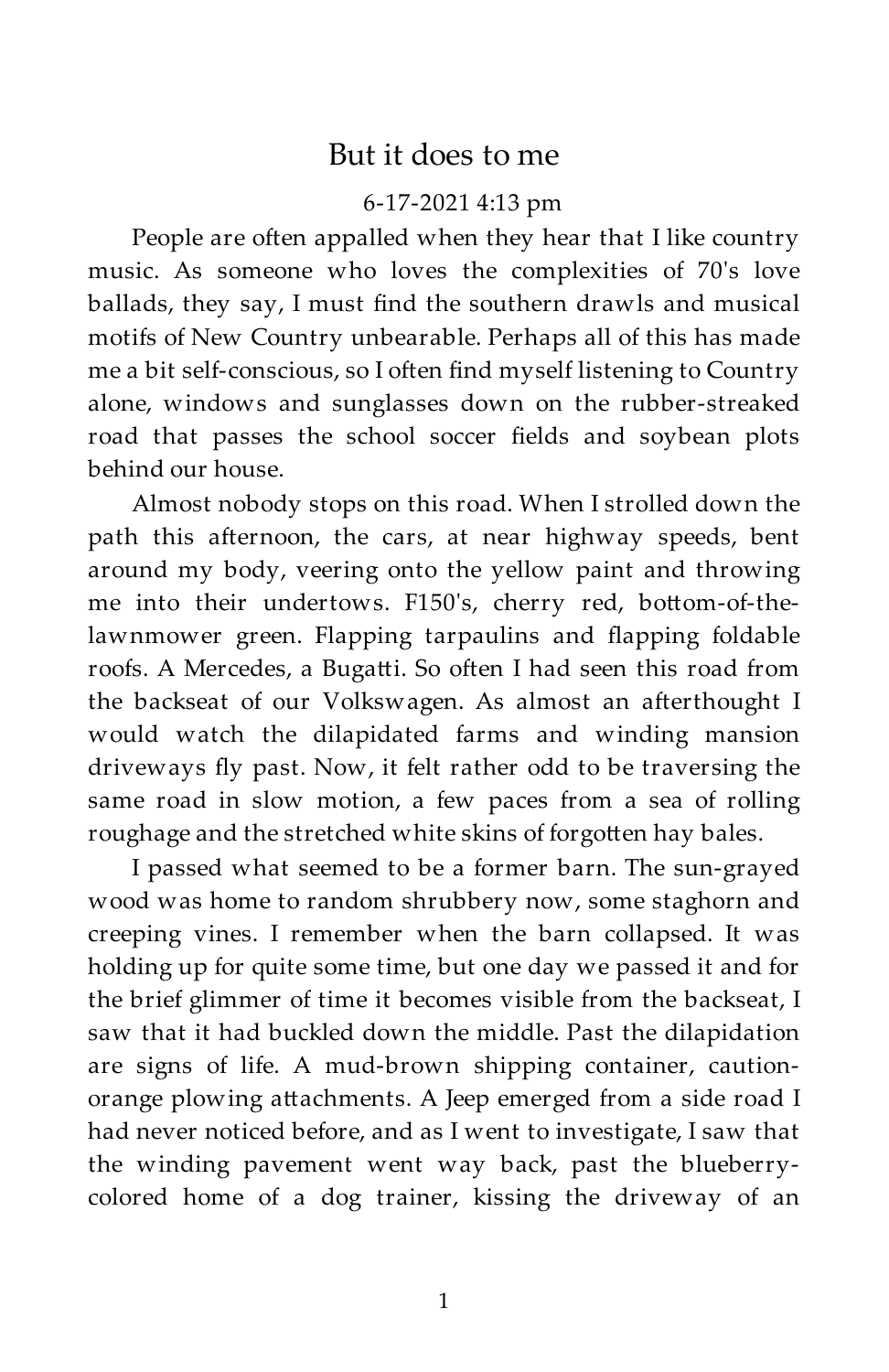impossibly large house, and away, disappearing along the twin rows of shade trees.

I stopped at a fence post surrounded by blue spruces and creeper vines. Its owner had nailed twin rows of plastic retroreflectors, alternating red and orange. The purpose was a mystery to me. Above were the taut power wires and splice boxes. These wooden poles I remembered only for the undulations of the wires as we sped alongside, but now I saw that these wires were suspended delicately by single insulators. They dove in and out of cylindrical transformers, flipped configurations, disappeared into the ground.

I kept walking down this thoroughfare that connected Fayetteville to Manlius, walking as the trees grew thicker and formed a shaded canopy above me. Through the ambitious plant growth I saw a sun-speckled ditch. My gaze followed it under another driveway of yet another massive house, through a rusted corrugated pipe and back into the woods. I later learned that this was Bishop brook, the stream that passes through our neighborhood. On days after strong rain it rushes, thick with mud. Most of the time it's dusty and dry, like it was today.

Such bizarreness it was, then, to be living in a tight-cut, underground-electric-line, vinyl-siding'ed neighborhood. My patch of suburbia penetrated the bucolic wash of fields and onelane roads, as if it were the finger of a curious child. I was now in a land of NO TRESSPASSING signs and lone cherry-red mailboxes, and to my surprise it felt liberating. Never was our neighborhood silent in the summers from the hum of a push mower, and the stick-in yellow signs of herbicide applicator companies popped up as often as the weeds they sought to kill. We set our old appliances by the side of the road, and revved leaf blowers to clean its cracks. We sought perfection, perfection in the most perverted sense. To stand among these unkempt sumacs and shoddy barns, gritty roads and rogue jeeps, that was